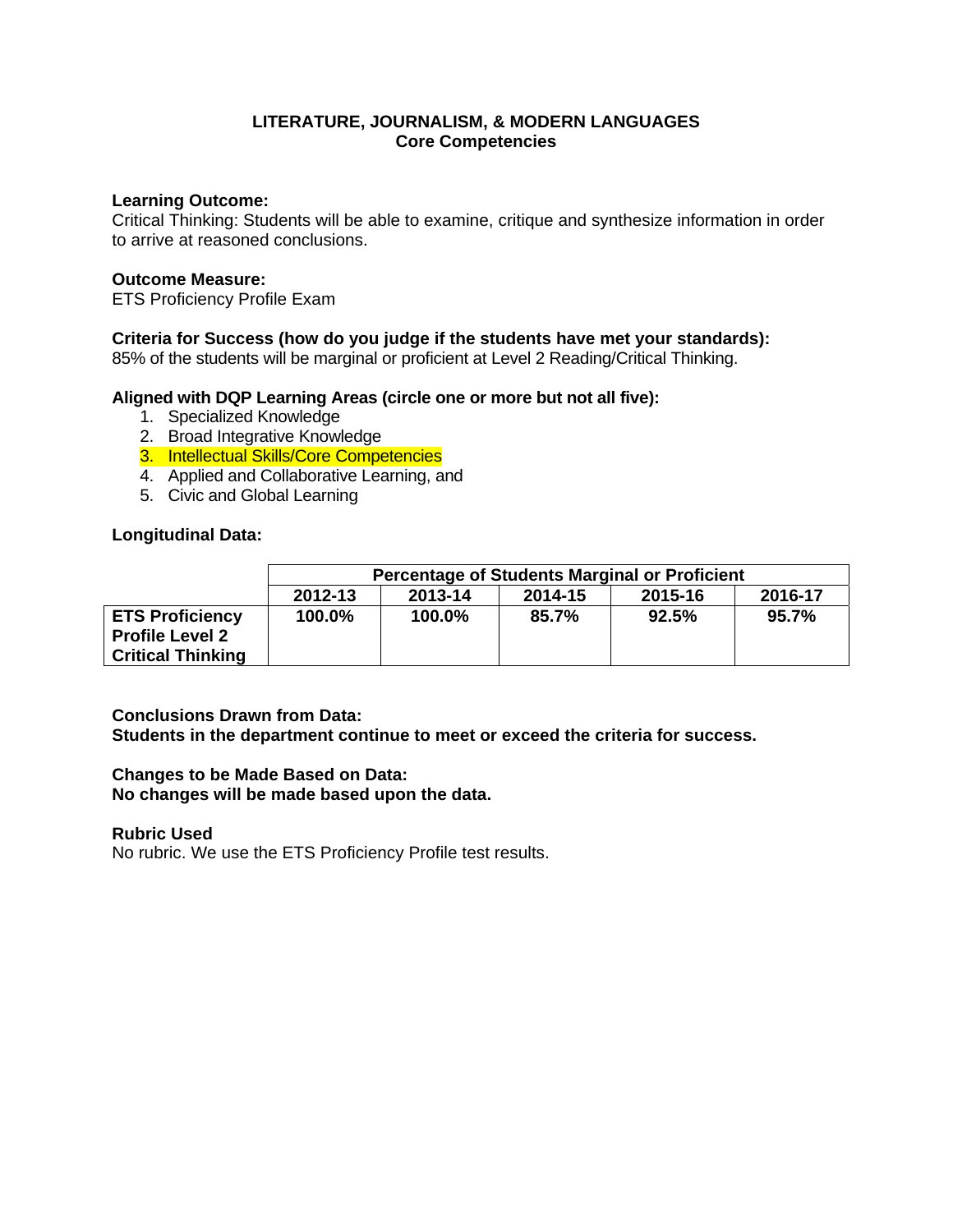### **Learning Outcome:**

Written: Students will be able to effectively express ideas and information to others through written communication.

### **Outcome Measure:**

ETS Proficiency Profile Exam

## **Criteria for Success (how do you judge if the students have met your standards):**

90% of the students will be marginal or proficient at Level 2 Writing.

### **Aligned with DQP Learning Areas (circle one or more but not all five):**

- 1. Specialized Knowledge
- 2. Broad Integrative Knowledge
- 3. Intellectual Skills/Core Competencies
- 4. Applied and Collaborative Learning, and
- 5. Civic and Global Learning

### **Longitudinal Data:**

|                                                             | <b>Percentage of Students Marginal or Proficient</b> |         |         |         |         |
|-------------------------------------------------------------|------------------------------------------------------|---------|---------|---------|---------|
|                                                             | 2012-13                                              | 2013-14 | 2014-15 | 2015-16 | 2016-17 |
| <b>ETS Proficiency</b><br><b>Profile Level 2</b><br>Writing | 83.3%                                                | 100.0%  | 100.0%  | 87.5%   | 95.7%   |

### **Conclusions Drawn from Data:**

**After just missing the benchmark last year, the students in the department rebounded nicely and exceeded the criteria for success.** 

### **Changes to be Made Based on Data:**

**No changes will be made based upon the data.** 

### **Rubric Used**

No rubric. We use the ETS Proficiency Profile test results.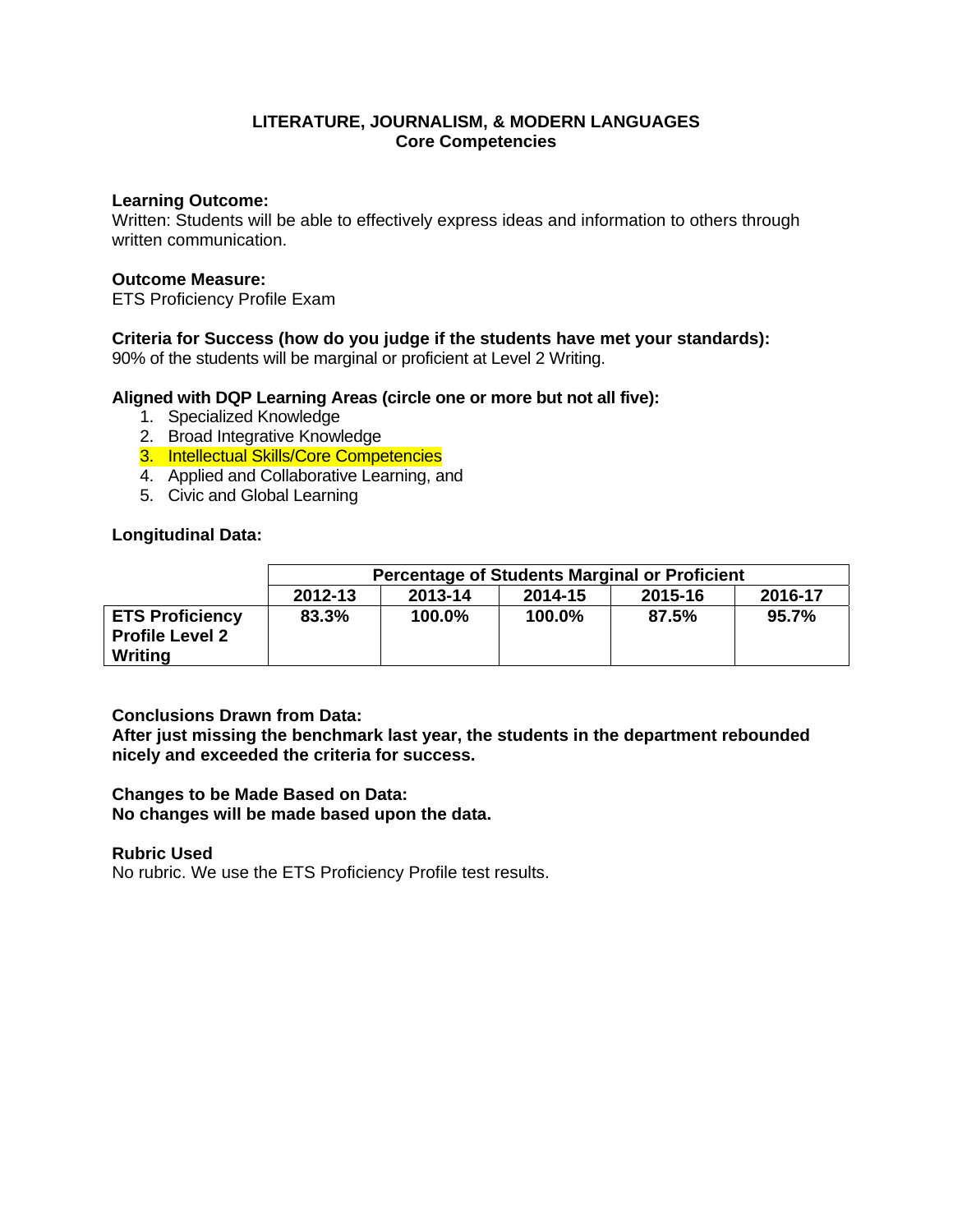### **Learning Outcome:**

Quantitative Reasoning: Students will be able to solve problems that are quantitative in nature.

### **Outcome Measure:**

ETS Proficiency Profile Exam

### **Criteria for Success (how do you judge if the students have met your standards):**

75% of the students will be marginal or proficient at Level 2 Math.

### **Aligned with DQP Learning Areas (circle one or more but not all five):**

- 1. Specialized Knowledge
- 2. Broad Integrative Knowledge
- 3. Intellectual Skills/Core Competencies
- 4. Applied and Collaborative Learning, and
- 5. Civic and Global Learning

### **Longitudinal Data:**

|                                                                 | <b>Percentage of Students Marginal or Proficient</b> |         |         |         |         |
|-----------------------------------------------------------------|------------------------------------------------------|---------|---------|---------|---------|
|                                                                 | 2012-13                                              | 2013-14 | 2014-15 | 2015-16 | 2016-17 |
| <b>ETS Proficiency</b><br><b>Profile Level 2</b><br><b>Math</b> | 83.3%                                                | 100.0%  | 85.7%   | 87.5%   | 87.0%   |

# **Conclusions Drawn from Data:**

**Students continue to exceed the benchmark established.** 

## **Changes to be Made Based on Data: No changes will be made based on the data.**

**Rubric Used** 

No rubric. We use the ETS Proficiency Profile test results.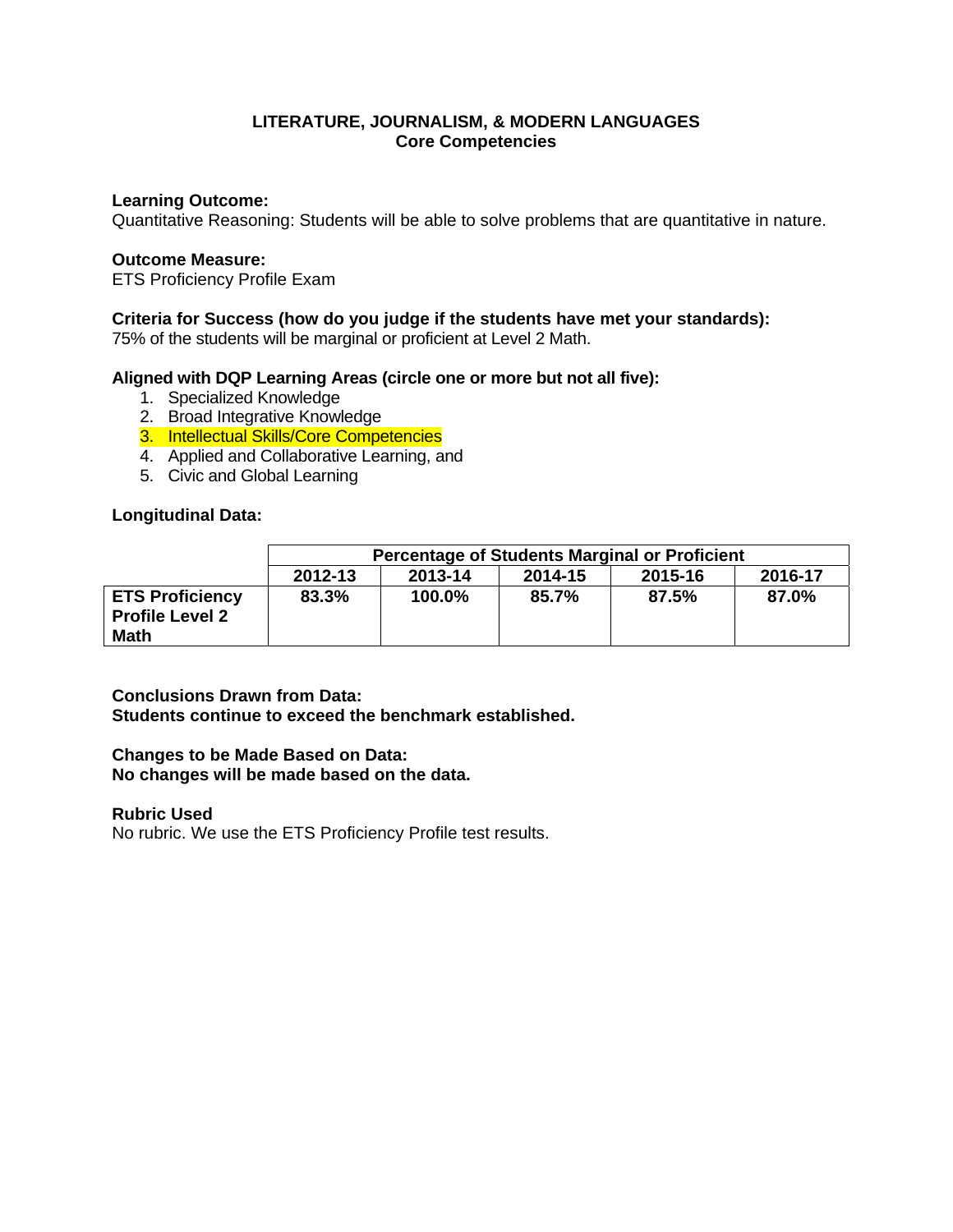### **Learning Outcome:**

Information Literacy: Students will be able to access and cite information as well as evaluate the logic, validity, and relevance of information from a variety of sources.

## **Outcome Measure:**

The various programs in the department (Writing, Journalism, Broadcast Journalism, Literature, Spanish, and French) measure the outcome somewhat differently, but all rely on a research project completed in the final semester of work.

# **Criteria for Success (how do you judge if the students have met your standards):**

For the Literature program, an average score of 85% on the AAC&U Information Literacy Value Rubric. For the Writing, Journalism and Broadcast Journalism programs, a score of at least 14 from the raw data on the Information Literacy Value Rubric. For the Spanish program, of a score of at least 85% on the ACTFL Writing Rubric.

## **Aligned with DQP Learning Areas (circle one or more but not all five):**

- 1. Specialized Knowledge
- 2. Broad Integrative Knowledge
- 3. Intellectual Skills/Core Competencies
- 4. Applied and Collaborative Learning, and
- 5. Civic and Global Learning

### **Longitudinal Data:**

|                                   | Percentage that met or exceeded target |         |           |  |
|-----------------------------------|----------------------------------------|---------|-----------|--|
|                                   | 2014-15                                | 2015-16 | 2016-2017 |  |
| <b>Information Literacy Score</b> | 67%                                    | N/A     | 93.3%     |  |

### **Conclusions Drawn from Data:**

With two exceptions, students in the various programs in the department met the criteria.

### **Changes to be Made Based on Data:**

No programs changes will be made based on the data. Clearer alignment with the core competency reporting needs to be established for the Journalism, Broadcast Journalism, and Writing programs. All three programs will be adopting a portfolio-based assessment plan.

### **Rubric Used**

ACTFL Writing Rubric and AAC&U Information Literacy Value Rubric https://www.aacu.org/value/rubrics/information-literacy